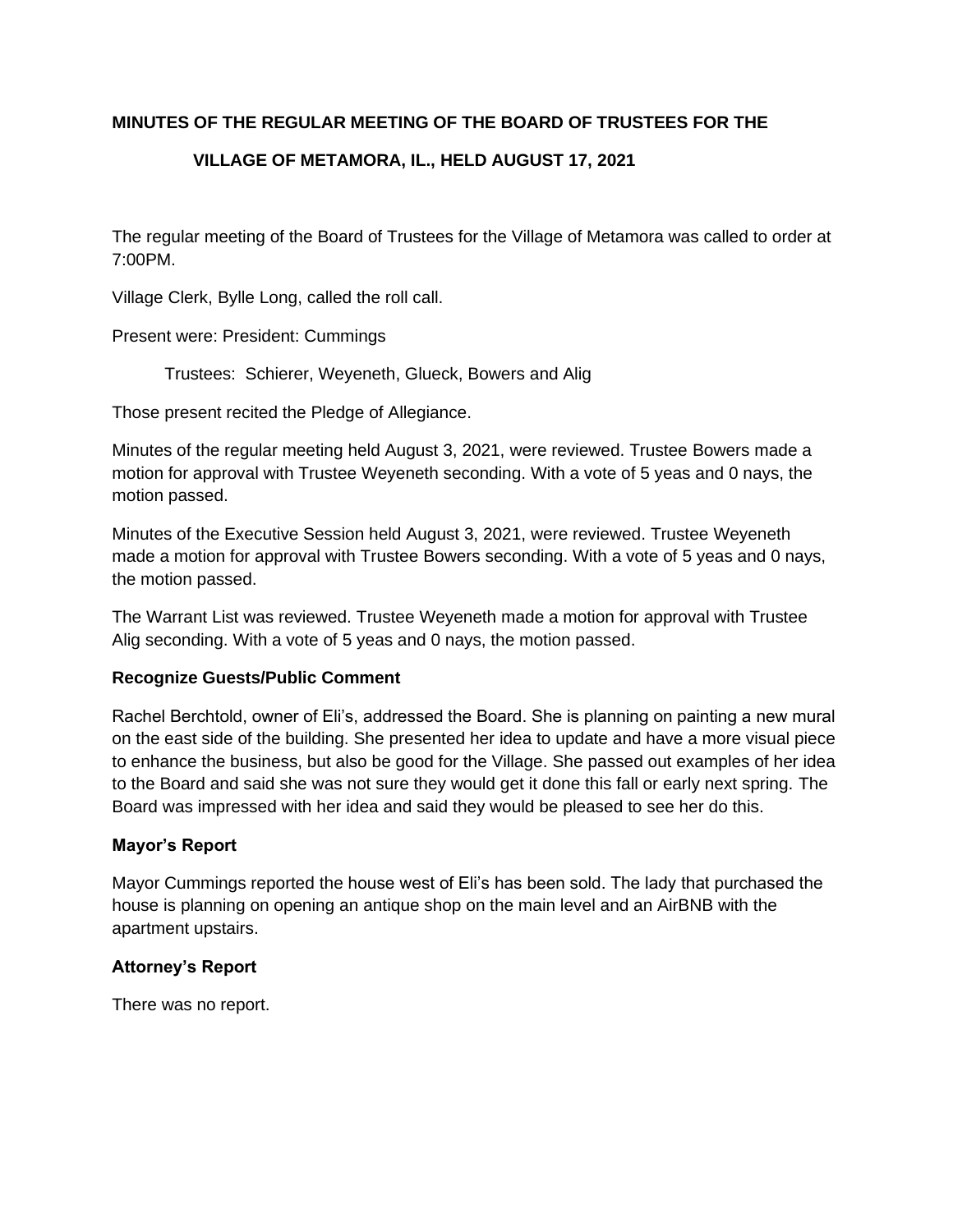## **Engineer's Report**

Bob Kolhaus of Farnsworth Eng. gave updates on the following:

- 1. Niles St. Watermain Project
- 2. ARPA Monies the Village is to receive this year
- 3. Drainage Improvement Projects
- 4. Seal Coating, Spray Patching work in the Village
- 5. City Hall/Admin. Bldg. Electrical Upgrades
- 6. Fire Station Roof Repair

### **Treasurer's Report**

Treasurer Garber gave the following report:

CASH BALANCES

Cash balances as of July 31, 2021 increased \$564,113, a 10.09% increase from June 30, 2021

### MAJOR RECEIPTS

| State of Illinois                | \$105,994 |
|----------------------------------|-----------|
| <b>Motor Fuel Taxes</b>          | \$12,205  |
| <b>Woodford County Tax Dist.</b> | \$577,980 |
| <b>MAJOR DISBURSEMENTS</b>       |           |
| <b>BlueCrossBlueShield</b>       | \$12,085  |
| <b>Constellation New Energy</b>  | \$11,159  |
| Gordon, Stockman & Waugh         | \$10,025  |
| <b>Farnsworth Engineering</b>    | \$32,069  |
| <b>Stark Excavating</b>          | \$67,264  |

#### INVESTMENTS

Funds were invested during the month of July, 2021, in the Money Market at Commerce Bank earning interest at .05%. The Goodfield State Bank investments earned interest for the month of July, 2021 on the Insured Cash Sweep Account at .25% and the Money Market at .099%.

#### **Public Works Dept.**

There was no report.